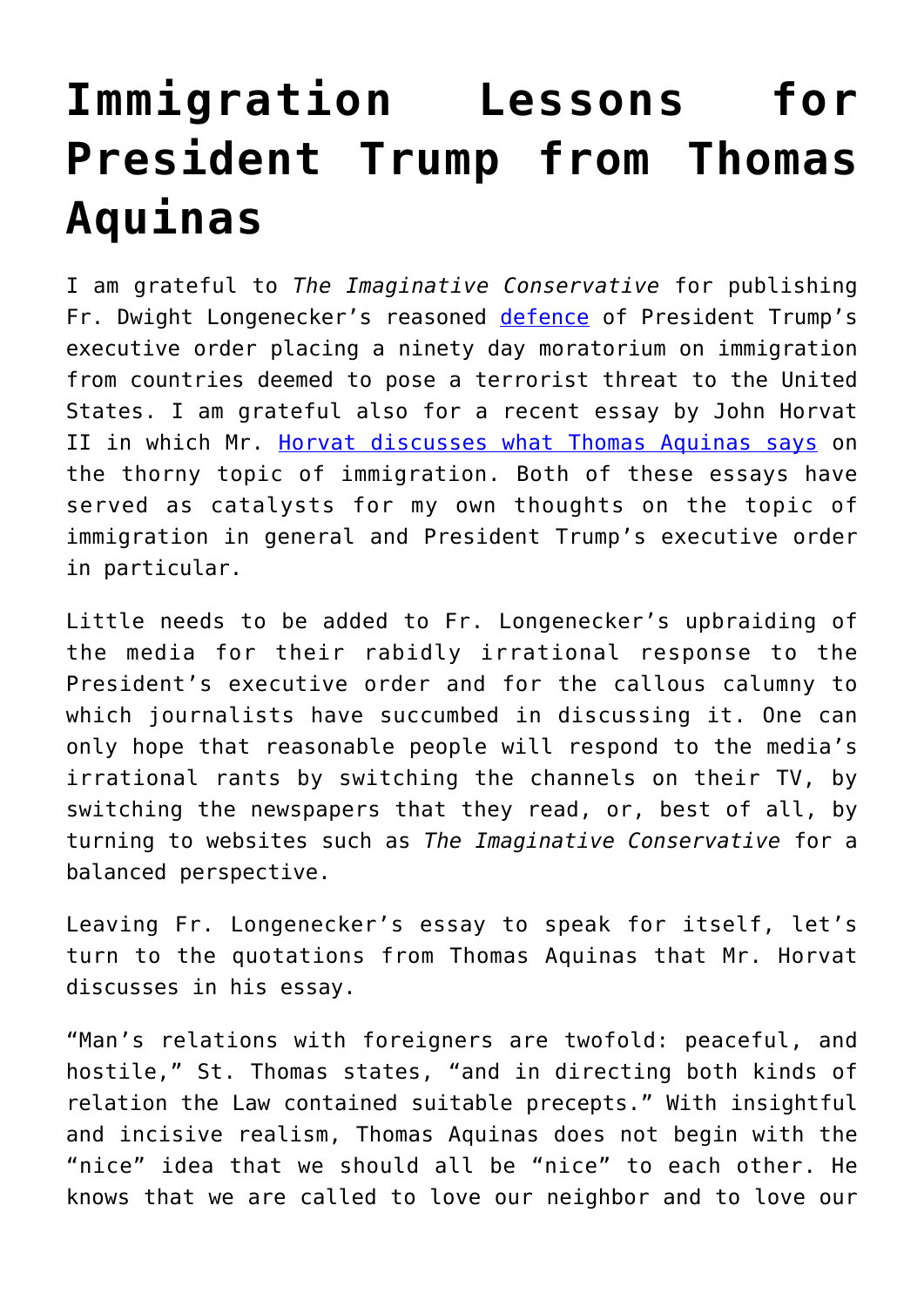enemy. This is a given. The point is that some foreigners are peaceful towards us and some are hostile. It is prudent to know which is which and to respond accordingly. It might be prudent to open our doors to immigrants who are "peaceful," if their entry into the country serves the common good; it is, however, imprudent to open our doors to those who are "hostile," especially those who might plan terrorist acts after they arrive. Initiating a moratorium on immigration from countries in which a significant portion of the population are hostile to the United States, until such time that an effective vetting procedure is put in place, enabling the "hostile" to be sifted out from the "peaceful," makes absolute sense, not merely pragmatically but morally. Doing nothing would make the President culpable should one of these "hostile" immigrants carry out a terrorist attack within the United States. The President's failure to act would be a sin of omission.

St. Thomas also distinguishes between the two types of foreigner within a host society: the newcomer (*advenam*) and the traveler (*peregrino*), the former being what we would now call an immigrant and the latter what we would now call a tourist. In both cases, says St. Thomas, citing Scripture, the foreigner must be treated with the dignity due to him as a human person. In other words, we must love him as our neighbor. There can be no question of a Christian hating the immigrant or treating him unjustly.

Thomas then discusses the question of citizenship, agreeing with Aristotle, whom he cites, that citizenship should not be conferred automatically upon the immigrant but should only be granted after a period of time judged prudent, presumably after a period of assimilation. "The reason for this," he continues, "was that if foreigners were allowed to meddle with the affairs of a nation as soon as they settled down in its midst, many dangers might occur, since the foreigners not yet having the common good firmly at heart might attempt something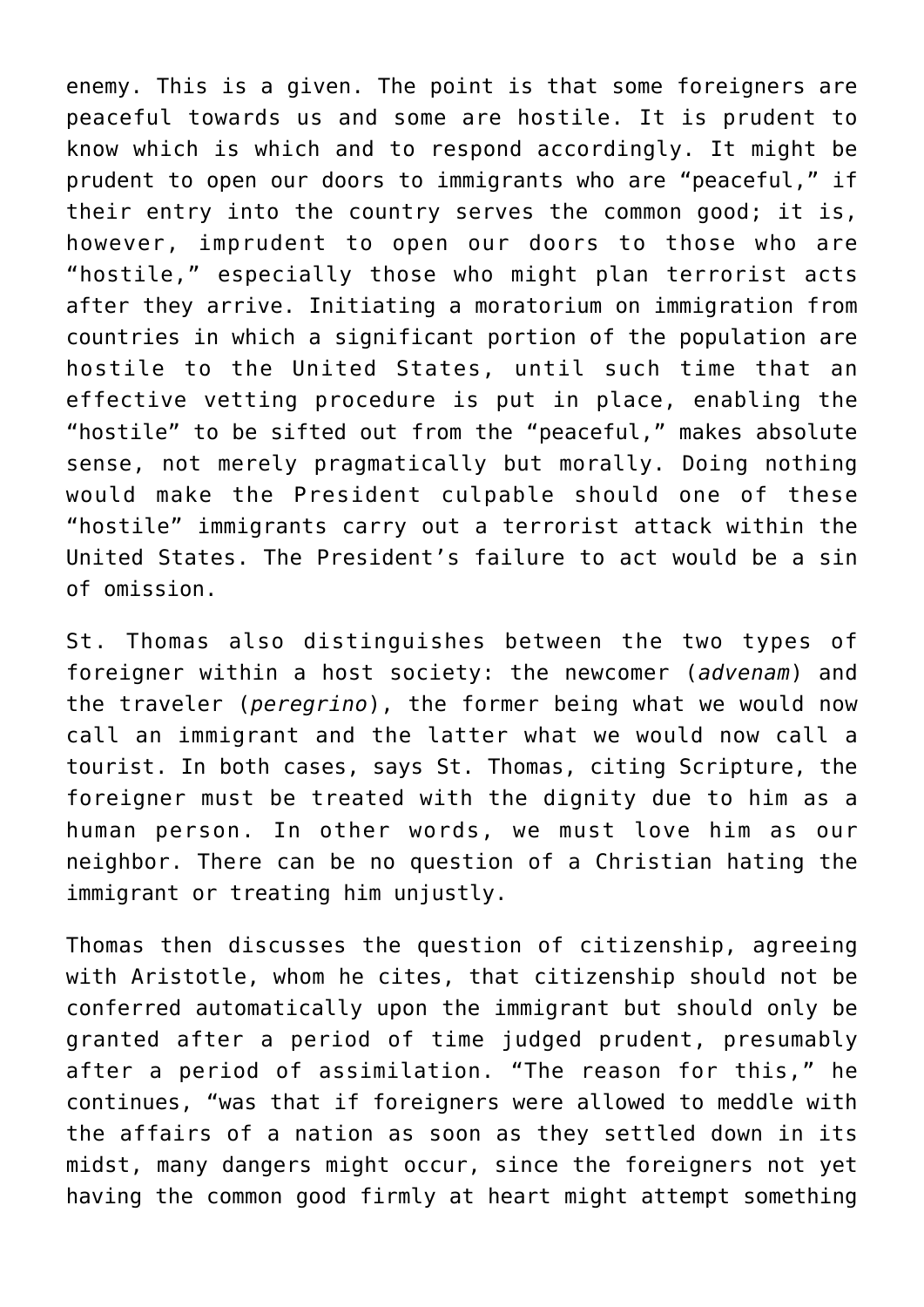hurtful to the people." Here, St. Thomas is showing due deference to the host culture, which has a right to protect its way of life from immigrants seeking to impose a radically different worldview. It is implicit that St. Thomas is insisting that immigrants to a host culture are duty-bound to assimilate to the culture and not seek to impose the culture from whence they came. In seeking to be accepted by a host culture as newcomers they are expected to respect that culture which, in practical terms, necessitates assimilation and integration. There can be no question, for instance, if we follow St. Thomas' line of reasoning, that Muslim immigrants should not have the right to impose Sharia law on their communities, if it contradicts or contravenes the law of the host nation. The imposition of such law results in the balkanization of the culture into ghettoized factions, which are hostile to each other, as can be seen all too clearly in many parts of the world.

As usual, it makes sense to consult the great sages if one wants to know how to judge the actions of one's leaders. There are few sages greater than St. Thomas Aquinas, the Angelic Doctor, whose place as a theologian and a philosopher are preeminent in Christendom. It certainly makes more sense to turn to Thomas Aquinas than to turn to the *New York Times* or CNN!

St. Thomas, in his wisdom, shows us that President Trump's executive order is just and that it conforms to right reason. The President can learn from the Saint that he can act in good conscience in seeking to ensure that the nation he has been elected to govern is safe from "hostile" immigrants who might become terrorists in our midst. Sadly, there are many Christian leaders, following false guides and forgetting the wisdom of the saints and sages, who could learn from St. Thomas Aquinas that their own response to the President's executive order is not in conformity with sound Christian teaching.